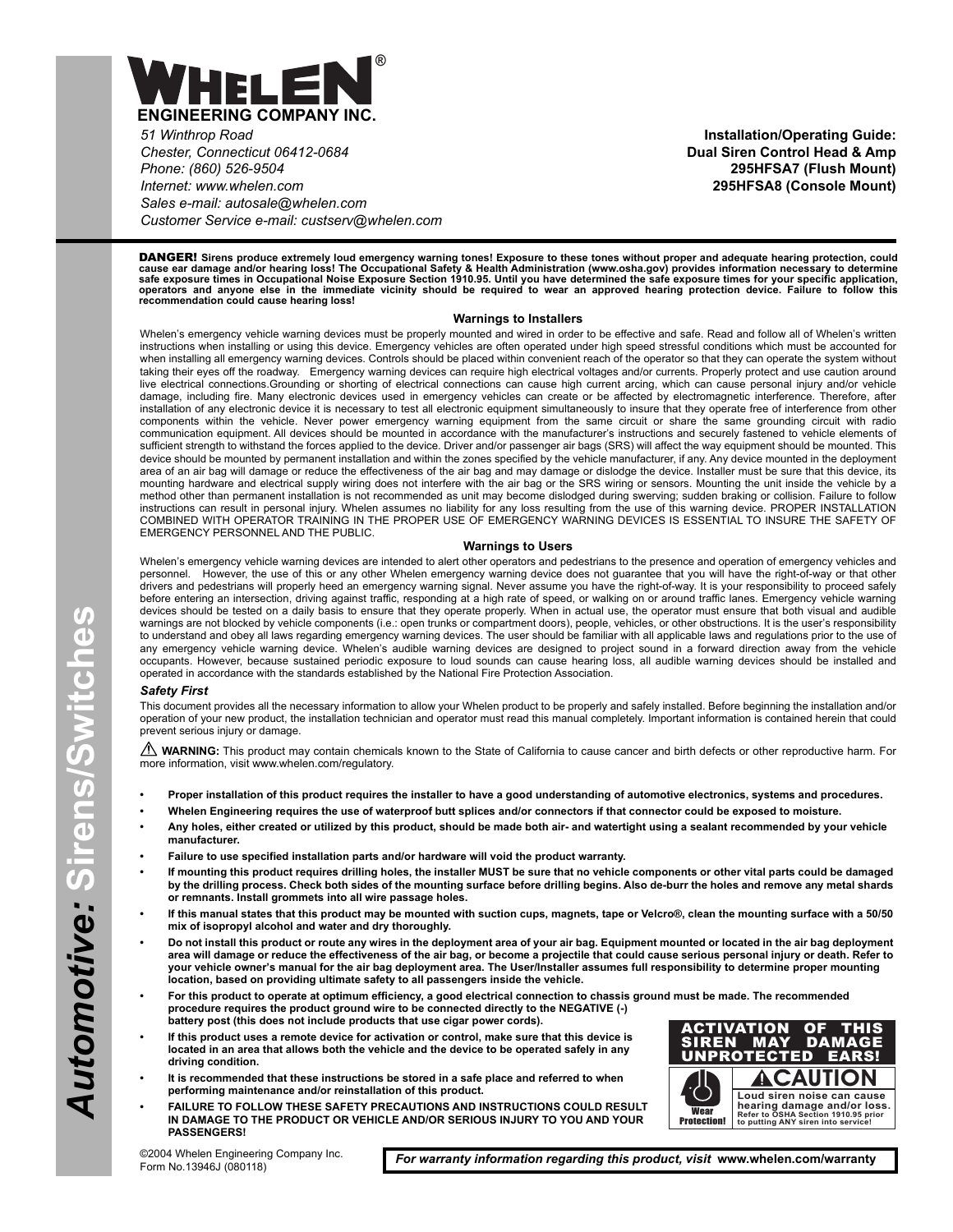**Congratulations** on selecting the 295HFSA7 / 295HFSA8 Siren! This product offers a unique and distinctive collection of features designed to allow the user to customize the operation of this siren to suit their individual wants or needs.

- **9 Programmable operating profiles**
- **Switch or ignition activated panel illumination.**
- **Stereo (dual) or mono sound control.**
- **200 Watts of output power.**
- **Removable microphone.**
- **Hands-Free operation.**
- **Radio Repeat.**
- **Simulated mechanical siren tones.**
- **Harmonically-rich, composite Airhorn tones.**
- **Title 13-compliant profiles.**
- **Independent, non-destructive short circuit protection.**

# *Installation: Control Head*

**Important:** Mounting will require drilling. It is absolutely necessary to make sure that no vehicle components behind the mounting area will be damaged. If damage is possible, Select another location.

**Installation:** There are two mounting styles for the siren control head depending on the model purchased.





**Flush Mount:** The flush mount unit can be mounted in a console or other location. Using the measurements below, cut the hole for the control head, then slide the unit in. Mark and drill the four mounting holes for the customer supplied mounting hardware.

**Bail Strap Mount:** This unit uses a bail strap that can be attached under the dash. Follow the diagram above for assembly of the bracket. You will need to supply the screws that attach the bracket to the vehicle.

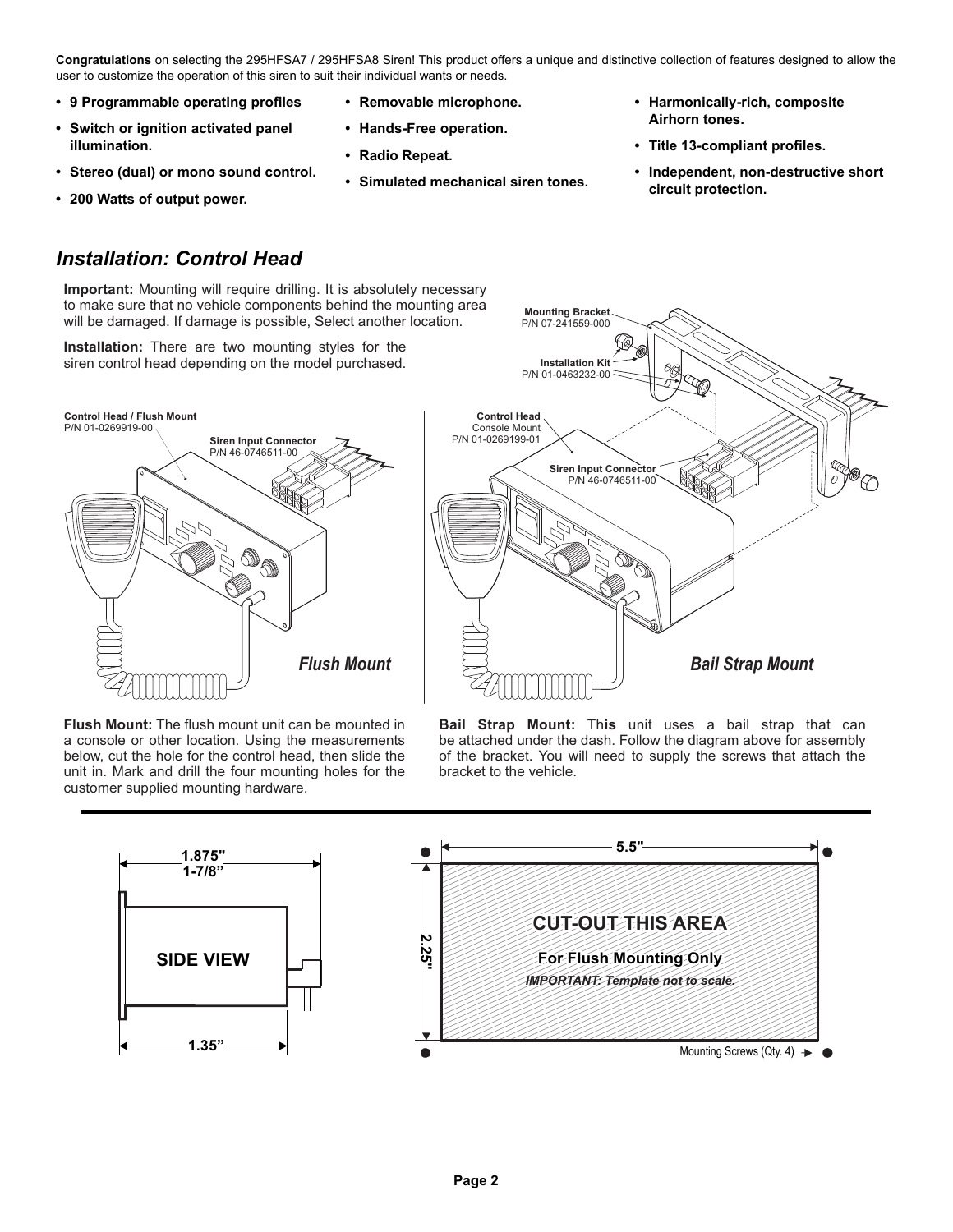# *Installation: Amplifier*

- 1. Locate a suitable mounting location for the amplifier. The vertical wall between the trunk and the passenger compartment is often a good choice and is the method discussed in this manual.
- 2. Be sure that the amplifier fits properly and does not interfere with any parts of the trunk lid or seat back.
- 3. Position the amplifier on the proposed mounting location. Using an awl or other suitable tool, scribe the mounting surface where the mounting holes are to be drilled.

**CAUTION!** *As mounting the amplifier will require drilling, it is absolutely necessary to make sure that no other vehicle components could be damaged by the drilling process. If any vehicle component could suffer any potential harm, select a different mounting location.*

- 4. Carefully drill the mounting holes using a drill bit sized for a #10 sheet metal screw.
- 5. Using the supplied #10 x 3/4" sheet metal screws, secure the remote amplifier to the vertical trunk wall.

# *Wiring*

# *Connecting to Power:*

- 1. Using appropriately sized wire, extend the RED and BLACK wires from the Main Power Connector, through the firewall and into the engine compartment (refer to the Wire Gage Calculation Chart located on the last page of this manual to determine the proper wire size for your application).
- 2. Follow the factory wiring harness towards your vehicle's battery.

**WARNING! All customer supplied wires that connect to the positive terminal of the battery must be sized to supply at least 125% of the maximum operating current and FUSED at the battery to carry that load. DO NOT USE CIRCUIT BREAKERS WITH THIS PRODUCT!**

3. Install a user supplied 20A fuse block on the end of the RED wire. Connect the fuse block to the battery using no more than 2 feet of wire. *Do not install the fuse into the fuse holder yet!*

4. Connect the BLACK wire directly to the NEGATIVE battery terminal.

# *Connecting to your Speaker(s):*

- 1. Route the ORANGE, and BROWN wires from both Siren Connector #1 and Siren Connector #2 along the factory wiring harness towards your speakers.
- 2. Connect the ORANGE wire from Siren Connector #1 to the POSITIVE (+) terminal on speaker #1. Connect the ORANGE wire from Siren Connector #2 to the POSITIVE (+) terminal on speaker #2.
- 3. Connect the BROWN wire from Siren Connector #1 to the NEGATIVE (-) terminal on speaker #1. Connect the BROWN wire from Siren Connector #2 to the NEGATIVE (-) terminal on speaker #2.

# *Hands-Free Siren (optional):*

Refer to the wiring diagram for all wiring information for this optional connection.

# *Radio Rebroadcast (optional):*

The two (2) BLUE wires are used to connect your two-way radio's external speaker for radio rebroadcast. This is an optional connection and will not effect the other operations.

**Note: Radio rebroadcast will NOT work with amplified remote speakers! If your remote speaker is amplified (I.E.: contains a power amp circuit in the speaker assembly), do not enable the radio rebroadcast feature.**

Installation will be complete after a 20A fuse has been installed in the Main Power Connector fuse block. Now inspect the fuses at the back of the amplifier and at the battery. If either of these fuses are blown, carefully inspect all of the circuit wires and make sure they are wired correctly. Replace the blown fuses with ones of an identical amp rating. If these fuses blow after installation or activation, contact Whelen Engineering Technical Support.



|                                                       |     | <b>Wire Gage (AWG)</b> |      |      |      |      |      |      |      |                |      |      |
|-------------------------------------------------------|-----|------------------------|------|------|------|------|------|------|------|----------------|------|------|
| 22<br>20<br>12<br>18<br>16<br>10<br>6<br>4<br>14<br>8 |     |                        |      |      |      |      |      |      |      | $\overline{2}$ |      |      |
|                                                       | 5   | 6                      | 9.5  | 15   | 24.5 | 39   | 62   | 98   | 156  | 248            | 395  | 629  |
|                                                       | 10  | 3                      | 5    | 7.5  | 12   | 19.5 | 31   | 49   | 78   | 124            | 197  | 314  |
|                                                       | 15  | INS.                   | 3    | 5    | 8    | 13   | 20.5 | 32.5 | 52   | 82.5           | 131  | 209  |
| raw (AMPS)                                            | 20  | INS.                   | INS. | 4    | 6    | 9.5  | 15.5 | 24.5 | 39   | 62             | 98.5 | 157  |
|                                                       | 25  | INS.                   | INS. | 3    | 5    | 8    | 12.5 | 19.5 | 31   | 49.5           | 79   | 125  |
|                                                       | 30  | INS.                   | INS. | INS. | 4    | 6.5  | 10.5 | 16.5 | 26   | 41.5           | 66   | 104  |
|                                                       | 35  | INS.                   | INS. | INS. | 3.5  | 5.5  | 9    | 14   | 22.5 | 35.5           | 56.5 | 89.5 |
|                                                       | 40  | INS.                   | INS. | INS. | 3    | 5    | 7.5  | 12.5 | 19.5 | 31             | 49.5 | 78.5 |
|                                                       | 45  | INS.                   | INS. | INS. | INS. | 4.5  | 7    | 11   | 17.5 | 27.5           | 44   | 69.5 |
|                                                       | 50  | INS.                   | INS. | INS. | INS. | 4    | 6    | 10   | 15.5 | 25             | 39.5 | 63   |
|                                                       | 55  | INS.                   | INS. | INS. | INS. | 3.5  | 5.5  | 9    | 14   | 22.5           | 36   | 57   |
| $\mathbf{\Omega}$                                     | 60  | INS.                   | INS. | INS. | INS. | 3    | 5    | 8    | 13   | 20.5           | 33   | 52.5 |
|                                                       | 65  | INS.                   | INS. | INS. | INS. | 3    | 5    | 7.5  | 12   | 19             | 30.5 | 48.5 |
|                                                       | 70  | INS.                   | INS. | INS. | INS. | 3    | 4.5  | 7    | 11   | 17.5           | 28   | 45   |
|                                                       | 75  | INS.                   | INS. | INS. | INS. | INS. | 4    | 6.5  | 10.5 | 16.5           | 26.5 | 42   |
|                                                       | 80  | INS.                   | INS. | INS. | INS. | INS. | 4    | 6    | 10   | 15.5           | 24.5 | 39   |
| Current                                               | 85  | INS.                   | INS. | INS. | INS. | INS. | 3.5  | 6    | 9    | 14.5           | 23   | 37   |
|                                                       | 90  | INS.                   | INS. | INS. | INS. | INS. | 3.5  | 5.5  | 8.5  | 14             | 22   | 35   |
|                                                       | 95  | INS.                   | INS. | INS. | INS. | INS. | 3.5  | 5    | 8    | 13             | 21   | 33   |
|                                                       | 100 | INS.                   | INS. | INS. | INS. | INS. | 3    | 5    | 8    | 12.5           | 19.5 | 31.5 |

*Wire Gauge Calculation Chart* 1. Determine the amount of current being drawn through the wire. Locate this number in the vertical left-hand column. If the current value is between adjacent values, use the higher number.

2. Follow this row until the length of the installed wire is shown. If the exact length is between adjacent values, use the higher number. Follow this column upwards to find the recommended size (gage) for this wire.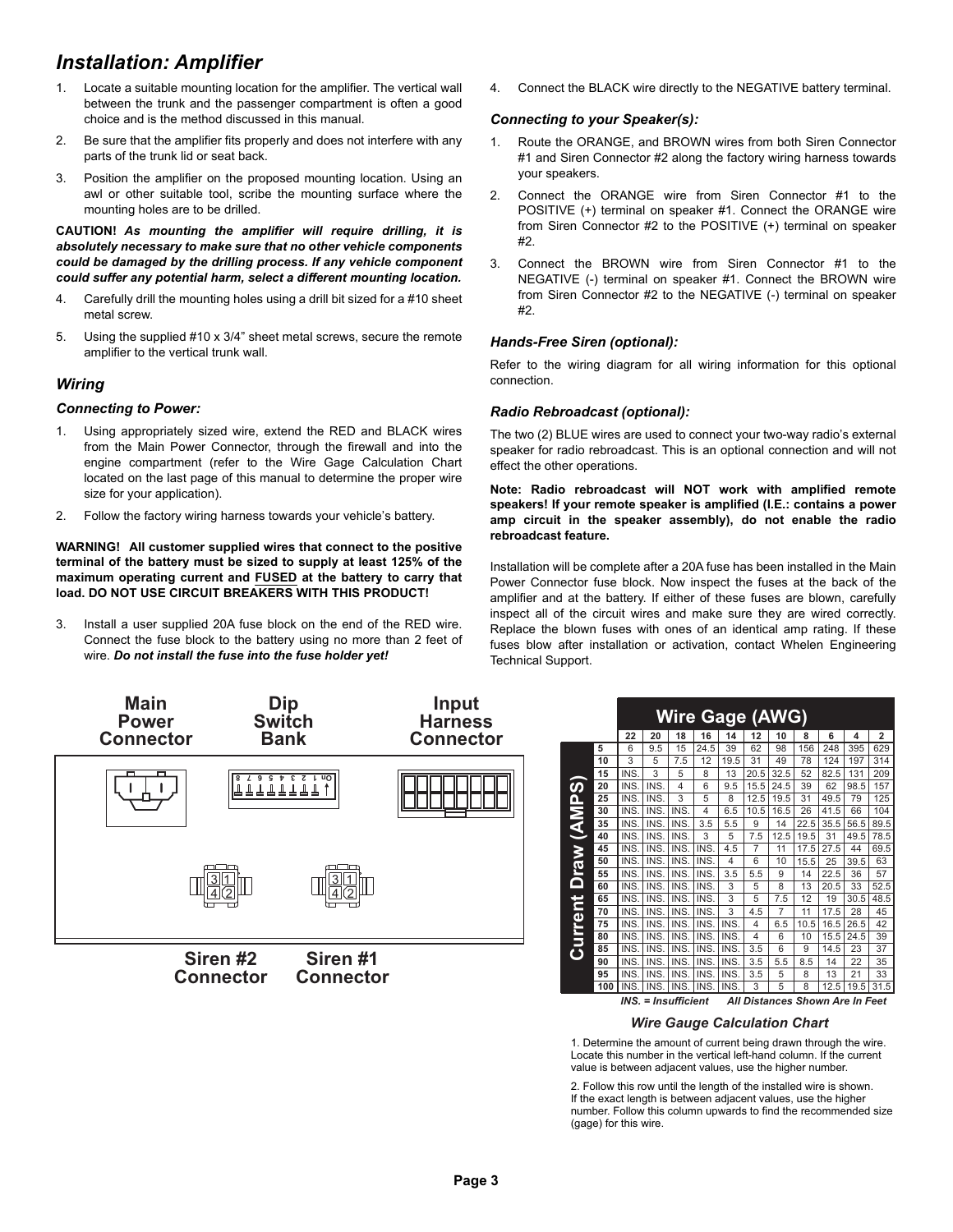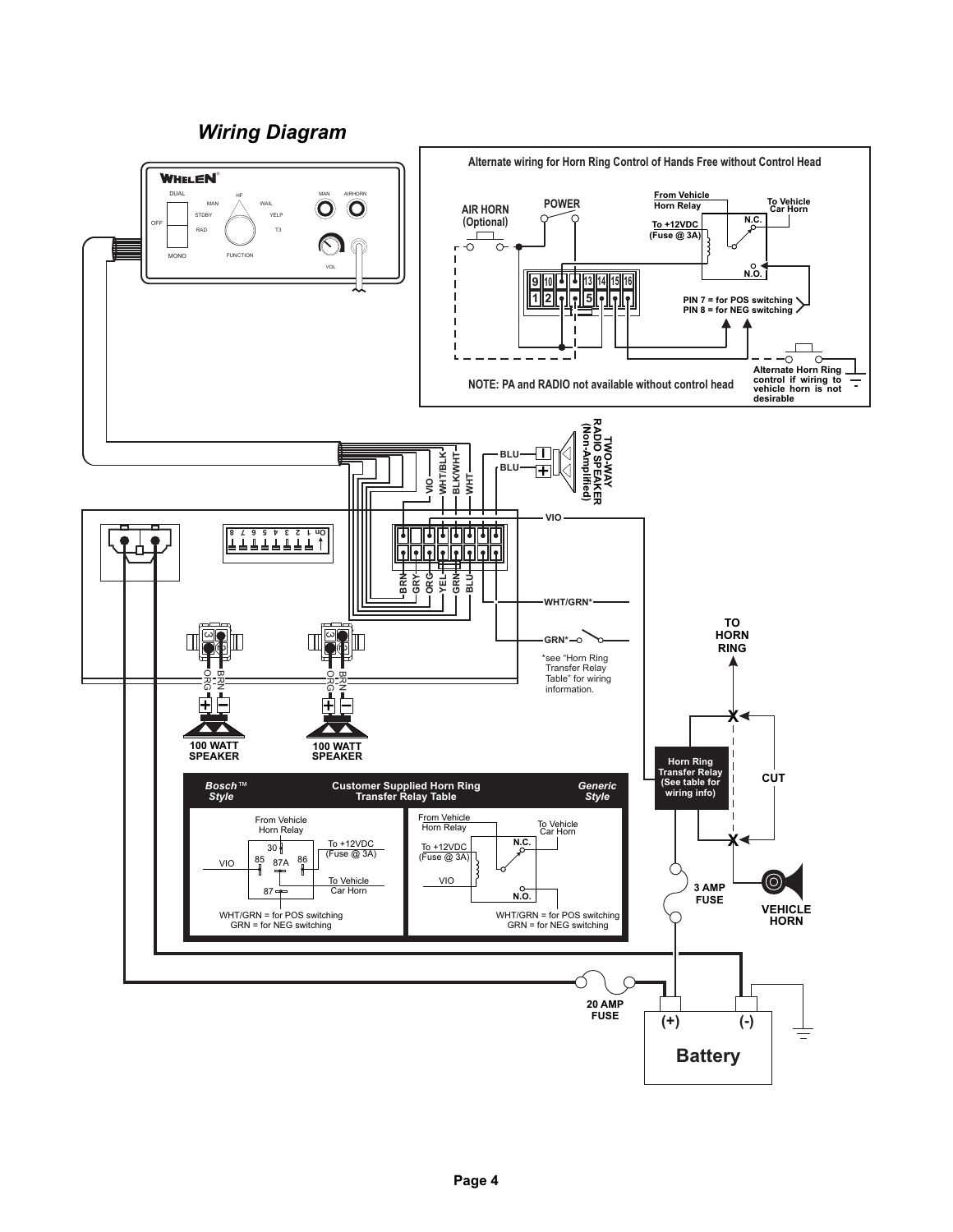

# *Operating the Controls:*

# **Power Switch (1)**

This switch has three positions. Center (Off), Down (On/Mono) & Up (On/Stereo). When this switch is Off, the unit will not function. When the switch is in either On position, the siren is functional and may be activated at the operator's discretion.

# **Rotary Knob (2)**

The Rotary Knob controls the siren functions. There are 7 positions that may be selected. Each position and its function is outlined under "Rotary Switch Operations".

# **Volume Knob, Man Button and Horn Button (3)**

The Volume Knob controls the volume of public address function. Volume is increased by rotating the knob in a clockwise direction. Rotating the volume knob in a counter-clockwise direction decreases volume. The volume knob has no effect on any siren tones produced.

The Manual Button generates a variety of tones, depending on what position the rotary knob is in. For further explanation of this button's function, refer to "Rotary Switch Operations."

Holding the AIRHORN button on, generates an AIRHORN tone whenever the siren is powered up.

# *Rotary Switch Operations:*

# **Note: This section assumes the horn ring circuit has been wired as shown on Page 4.**

**RAD (Radio Repeat)** - When the rotary knob is in the RAD position, any signal that is received by the vehicle's two-way radio will be simultaneously broadcast over the vehicle's loudspeaker (unit must be connected to the two-way radio as outlined in this manual).

### *With the Rotary Switch in the RAD Position:*

- Activating the HORN RING will activate the VEHICLE HORN until the HORN RING is released.
- Pressing the AIRHORN button will result in an AIRHORN tone until the AIRHORN button is released.
- Pressing the MAN button results in the AIRHORN tone until the MAN button is released.

**STDBY (Manual Siren)** - When the rotary switch is in this position the siren is in a standby state where no tones have been activated, but is waiting for another action to be taken by the operator. This position is often the best choice when manual operation of the siren is desired.

### *With the Rotary Switch in the STDBY Position:*

- Activating the HORN RING will produce a AIR HORN tone until the HORN RING input is released.
- Pressing the AIRHORN button will result in the AIRHORN tone until the AIRHORN button is released.
- Pressing the MAN button will result in the Manual Wail tone ramping up to peak frequency and ramping down when the MAN button is released.

**MAN (Manual Siren)** - When the rotary switch is in this position the siren is in a standby state where no tones have been activated, but is waiting for another action to be taken by the operator. This position is used when manual operation of the siren is desired.

### *With the Rotary Switch in the MAN Position:*

- Activating the HORN RING will result in a Manual Wail tone ramping up to the peak frequency and stopping when the HORN RING input is released.
- Pressing the AIRHORN button produces an AIRHORN tone until the AIRHORN button is released.
- Pressing the MAN button has the same effect as pressing the HORN RING.

**HF (Hands-Free Operation)** - When the rotary knob is in the HF position, the siren functions are placed in a standby mode. Siren tones are activated by a single "tap" on the MAN button or on the vehicle's steering wheel horn ring (if the vehicle's horn has been wired to the HORN RING input). The first tap produces Wail. A second tap produces Yelp. A third tap produces Tone 3. The next tap returns the siren to Wail and the cycle

repeats itself. Two quick successive taps will stop the siren (refer to the tables on the following pages for hands-free tonal information).

## *With the Rotary Switch in the HF Position:*

- Activating the HORN RING will result in the HF cycle as described above.
- Pressing the AIRHORN button will result in the AIRHORN tone until the AIRHORN button is released.
- Pressing the MAN button will result in the HF cycle as described above.

**WAIL (Wail Tone)** - When the rotary knob is in the WAIL position, a steady, rise and fall wail tone is produced.

#### *With the Rotary Switch in the WAIL Position:*

- Activating the HORN RING will change the siren tone to the override tone. Activating the HORN RING a second time returns it back to a **WAIL**
- Pressing the AIRHORN button will result in an AIRHORN tone until the AIRHORN button is released.
- Pressing the MAN button will change the siren tone to the override tone. Pressing the MAN button again returns it back to a WAIL.

**YELP (Yelp Tone)** - When the rotary knob is in the YELP position, a fast, rise and fall tone is produced.

### *With the Rotary Switch in the YELP Position:*

- Activating the HORN RING will change the siren tone to the override tone. Activating the HORN RING a second time returns it back to a YELP tone.
- Pressing the AIRHORN button will result in the AIRHORN tone until the AIRHORN button is released.
- Pressing the MAN button will change the siren tone to the override tone. Pressing the MAN button a second time returns it back to a YELP tone.

T3 (Piercer<sup>™</sup> Tone (see dip switch tables)) - When the rotary knob is in the T3 position, an extremely fast, rise and fall tone is produced.

## *With the Rotary Switch in the T3 Position:*

- Activating the HORN RING will produce the override tone until the HORN RING is released.
- Pressing the AIRHORN button will result in an AIRHORN tone until the AIRHORN button is released.
- Pressing the MAN button will produce the override tone until the MAN button is released.

## **Refer to the siren tables on the following pages for override tone details.**

**MICROPHONE** - Whenever the unit is powered on, activating the microphone (pressing the switch on the side of the mic.) will shut down any other siren functions & enable public address operation regardless of the rotary switch position or any other switch or input.